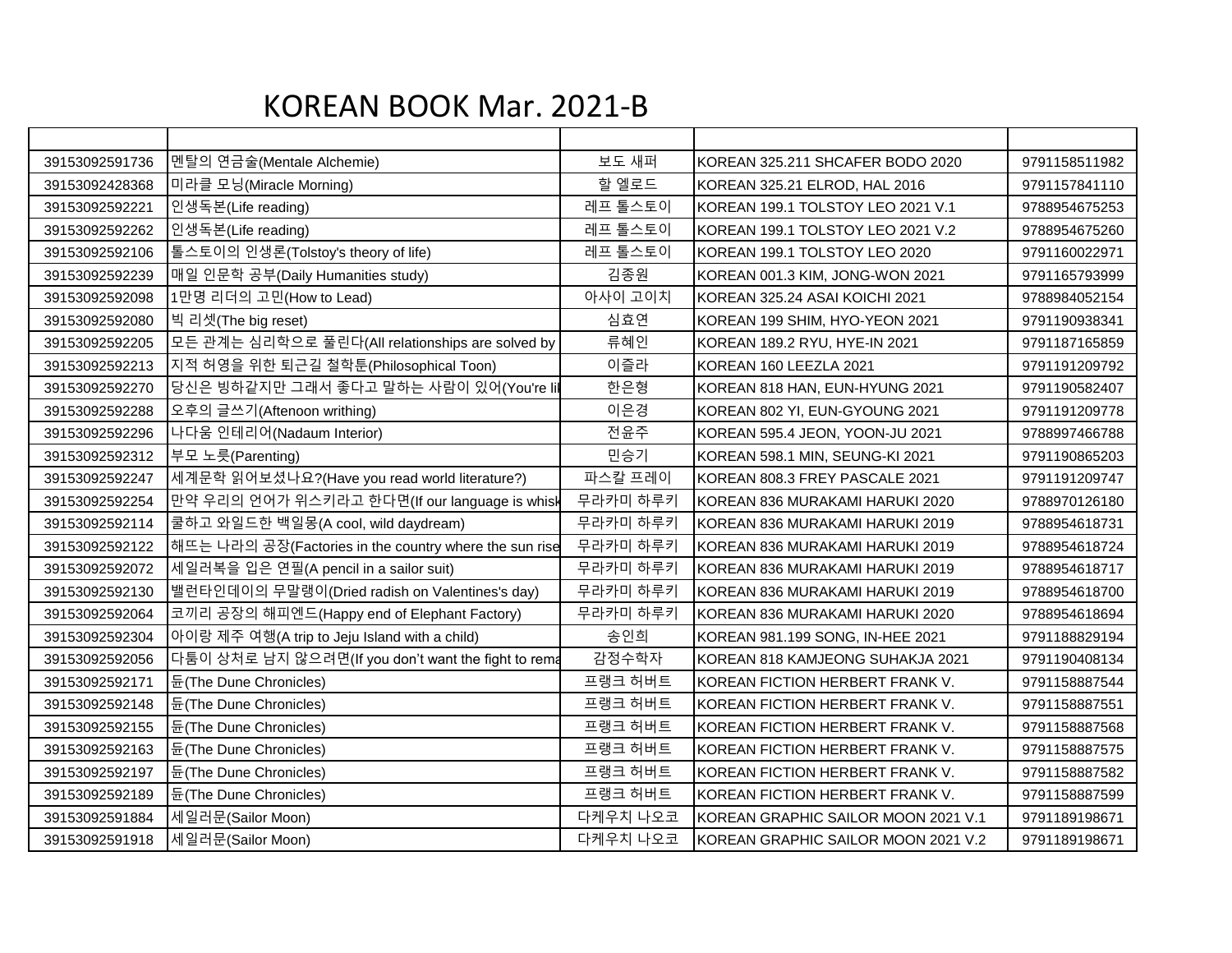| 39153092591900 | 세일러문(Sailor Moon)                                | 다케우치 나오코   | KOREAN GRAPHIC SAILOR MOON 2021 V.3  | 9791189198671 |
|----------------|--------------------------------------------------|------------|--------------------------------------|---------------|
| 39153092591850 | 세일러문(Sailor Moon)                                | 다케우치 나오코   | KOREAN GRAPHIC SAILOR MOON 2021 V.4  | 9791189198671 |
| 39153092591827 | 세일러문(Sailor Moon)                                | 다케우치 나오코   | KOREAN GRAPHIC SAILOR MOON 2021 V.5  | 9791189198671 |
| 39153092591876 | 세일러문(Sailor Moon)                                | 다케우치 나오코   | KOREAN GRAPHIC SAILOR MOON 2021 V.6  | 9791189198671 |
| 39153092591892 | 세일러문(Sailor Moon)                                | 다케우치 나오코   | KOREAN GRAPHIC SAILOR MOON 2021 V.7  | 9791189198671 |
| 39153092591868 | 세일러문(Sailor Moon)                                | 다케우치 나오코   | KOREAN GRAPHIC SAILOR MOON 2021 V.8  | 9791189198671 |
| 39153092591835 | 세일러문(Sailor Moon)                                | 다케우치 나오코   | KOREAN GRAPHIC SAILOR MOON 2021 V.9  | 9791189198671 |
| 39153092591934 | 세일러문(Sailor Moon)                                | 다케우치 나오코   | KOREAN GRAPHIC SAILOR MOON 2021 V.10 | 9791189198671 |
| 39153092428350 | 시간의 두께(Thickness of time)                        | 조창환        | KOREAN 814.62 JO, CHANG-HWAN 2020    | 9788991918849 |
| 39153092592346 | 독일 부모는 조급함이 없다(German parents are not impatient) | 백경자        | KOREAN 370.925 BAEK, GYOUNG-JA 2021  | 9788962451856 |
| 39153092428343 | 굉장한 것들의 세계(Superlative:The Biology of Extremes)  | 매슈 D. 러플랜트 | KOREAN 476 LAPLANTE MATTHEW D. 2021  | 9791189799359 |
| 39153092428376 | 관종의 조건(Conditions of obedience)                  | 임홍택        | KOREAN 325.211 YIM, HONG-TAEK 2020   | 9791190313605 |
| 39153092428384 | 디 앤서(The Answer;Diary of a Wall Street Trader)   | 뉴욕 주민      | KOREAN 327.856 NEWYORK JUMIN 2021    | 9791156758662 |
| 39153092428392 | 그런 사람 또 없습니다(There's no one else like that)      | 원태연        | KOREAN 811.7 WON, TAE-YEON 2021      | 9791190224635 |
| 39153092428426 | 어린이라는 세계(The World of children)                  | 김소영        | KOREAN 818 KIM, SO-YOUNG 2021        | 9791160946918 |
| 39153092428434 | 마음이 흐르는 대로(Follow your Heart)                    | 지나영        | KOREAN 818 JI, NA-YOUNG 2021         | 9791130632506 |
| 39153092428442 | 장수 고양이의 비밀(The secret of the longevity Cat)      | 무라카미 하루키   | KOREAN 834 MURAKAMI HARUKI 2020      | 9788954656146 |
| 39153092592643 | 미친 세상을 이해하는 척하는 방법(How to pretend to understar   | 움베르토 에코    | KOREAN 884 ECO UMBERTO 2021          | 9788932920795 |
| 39153092592627 | 2030 축의 전환(The future of everything)             | 마우로 기옌     | KOREAN 321.97 GUILLEN MAURO F. 2021  | 9788901246086 |
| 39153092592585 | 간신열전(Tough fight)                                | 이한우        | KOREAN 911 YI, HAN-WOO 2021          | 9791197297632 |
| 39153092592593 | 실패를 사랑하는 직업(A job that loves failure)            | 요조         | KOREAN 818 YOJO 2021                 | 9788960906600 |
| 39153092592619 | 마케터를 위한 구글 애널리틱스(Google Analytics 4)             | 조하준        | KOREAN 005.76 JO, HA-JUN 2021        | 9788960883703 |
| 39153092592676 | 톨스토이, 당신에게 인생을 묻습니다(Tolstoy, I ask you about y   | 레프 톨스토이    | KOREAN 199.8 TOLSTOY LEO 2016        | 9791187099635 |
| 39153092592692 | 인생에 대하여(About life)                              | 레프 톨스토이    | KOREAN 199.1 TOLSTOY LEO 2021        | 9791189932763 |
| 39153092592684 | 톨스토이냐 도스토예프스키냐(Tolstoy or Dostoevsky)            | 조지 스타이너    | KOREAN 892.83 STEINER GEORGE 2019    | 9791187295310 |
| 39153092592734 | 아름다운 세상(Beautiful world)                         | 톨스토이       | KOREAN 892.84 TOLSTOY LEO 2016       | 9788935917228 |
| 39153092592650 | 아무도 관심없는 마음이지만(No one is interested in it)       | 김정아        | KOREAN 818 KIM, JEONG-A 2021         | 9791190826372 |
| 39153092592668 | 어떤 죽음이 삶에게 말했다(Some death told life)             | 김범석        | KOREAN 818 KIM, BEOM-SEOK 2021       | 9788965964230 |
| 39153092592742 | 겨울날 눈송이처럼 너를 사랑해(I love you like a snowflake on  | 이야기 꽃      | KOREAN 598.10 IYAKI GGOT 2016        | 9791185933313 |
| 39153092592726 | 선물하기 좋은 수세미(A good scrubber to present)          | 김윤정        | KOREAN 592.27 KIM, YOON-JEONG 2020   | 9788969524287 |
| 39153092592635 | 코리아 베스트 레시피(Korea Best Recipe)                   | 이밥차        | KOREAN 594.5 IBAP CHA 2021           | 9791197053153 |
| 39153092592577 | 포스트 라이프(Postlife)                                | 왕웨이롄       | KOREAN FICITON WANG WEILIAN 2021     | 9788967358570 |
| 39153092592544 | 철도원 삼대(Third railroad workers family)            | 황석영        | KOREAN FICTION HWANG, SUK-YEONG 2020 | 9788936434434 |
| 39153092592551 | 해질 무렵(At dusk)                                   | 황석영        | KOREAN FICTION HWANG, SUK-YEONG 2016 | 9788954638241 |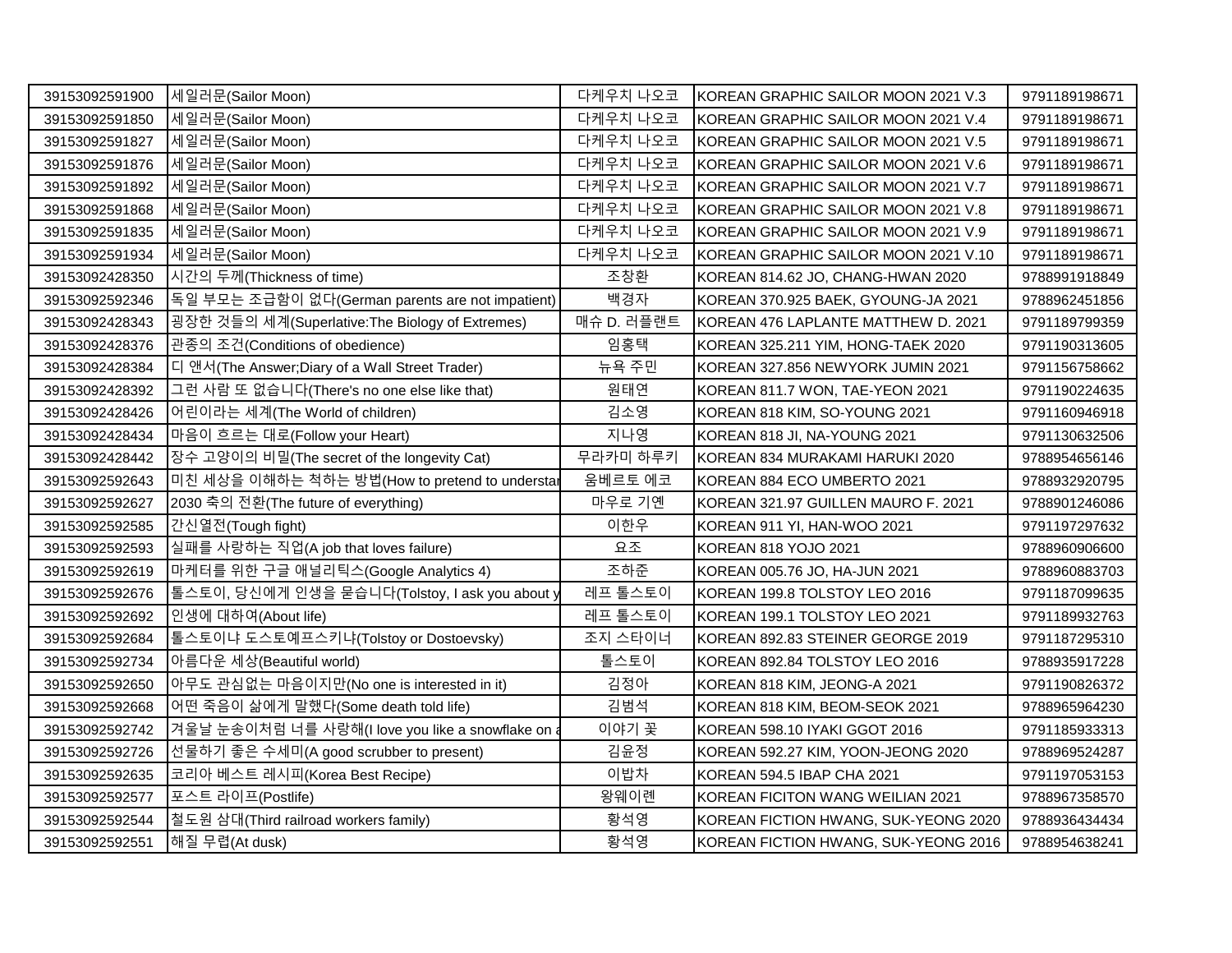| 39153092592528 | 만나지 않았더라면 좋았을 거짓말쟁이 너에게(I wish I hadn't m              | 사토 세이난    | KOREAN FICTION SATO SEINAN 2021        | 9788959529841 |
|----------------|--------------------------------------------------------|-----------|----------------------------------------|---------------|
| 39153092428418 | 태엽 감는 새 연대기(A New chronicle of winding thd climbing of | 무라카미 하루키  | KOREAN FICTION MURAKAMI HARUKI 2021 V  | 9788937439339 |
| 39153092428400 | 태엽 감는 새 연대기(A New chronicle of winding thd climbing of | 무라카미 하루키  | KOREAN FICTION MURAKAMI HARUKI 2021 V  | 9788937439346 |
| 39153092428483 | 태엽 감는 새 연대기(A New chronicle of winding thd climbing of | 무라카미 하루키  | KOREAN FICTION MURAKAMI HARUKI 2021 V  | 9788937439353 |
| 39153092428491 | 로드 짐(Lord Jim)                                         | 조지프 콘래드   | KOREAN FICTION CONRAD JOSEPH 2021      | 9788932912660 |
| 39153092428475 | 마담 보바리(Madame Bovary)                                  | 퀴스타브 플로베르 | KOREAN FICTION FLAUBERT GUSTAVE 2021   | 9788932405025 |
| 39153092428509 | 지옥(The Hell Bound)                                     | 연상호       | KOREAN GRAPHIC HELL V.1                | 9788954673044 |
| 39153092428467 | 지옥(The Hell Bound)                                     | 연상호       | KOREAN GRAPHIC HELL V.2                | 9788954676496 |
| 39153092427238 | 어떤 계모님의 메르헨(What stepmother's Marchen?)                | 낭이와 향신료   | KOREAN GRAPHIC ORKA V.1                | 9791129360786 |
| 39153092428459 | 어떤 계모님의 메르헨(What stepmother's Marchen?)                | 낭이와 향신료   | KOREAN GRAPHIC ORKA V.2                | 9791129371348 |
| 39153092592353 | 외투(The Greatcoat)                                      | 헬렌 던모어    | KOREAN FICTION DUNMORE HELEN 2021      | 9788954677097 |
| 39153092592403 | 호르몬이 그랬어(Triple)                                       | 박서련       | KOREAN FICITON PARK SEO-RYON 2021      | 9788954446334 |
| 39153092592395 | 푸른수염의 첫번째 아내(Bluebeard's first wife)                   | 하성란       | KOREAN FICTION HA SEONG-RAN 2021       | 9788936438364 |
| 39153092592494 | 이반 일리치의 죽음(Death of Ivan Illich)                       | 레프 톨스토이   | KOREAN FICTION TOLSTOY LEO 2020        | 9788931010046 |
| 39153092592486 | 홀스또메르(Holstomer)                                       | 레프 톨스토이   | KOREAN FICTION TOLSTOY LEO 2021        | 9791170360476 |
| 39153092592445 | 톨스토이 단편선 2(Tolstoy short story)                        | 레프 톨스토이   | KOREAN FICTION TOLSTOY LEO 2020 V.2    | 9788958560777 |
| 39153092592429 | 부활(Resurrection)                                       | 레프 톨스토이   | KOREAN FICTION TOLSTOY LEO 2021 V.1    | 9788937443664 |
| 39153092592437 | 부활(Resurrection)                                       | 레프 톨스토이   | KOREAN FICTION TOLSTOY LEO 2021 V.2    | 9788937443671 |
| 39153092592601 | 톨스토이가 읽은 명작(A masterpiece read by Tolstoy)             | 레프 톨스토이   | KOREAN FICTION TOLSTOY LEO             | 9788973432738 |
| 39153092592700 | 사람은 무엇으로 사는가(What do people live for)                  | 레프 톨스토이   | KOREAN FICTION TOLSTOY LEO 2020        | 9791190473309 |
| 39153092592338 | 시티 오브 걸스(City of Girls)                                | 엘리자베스 길버트 | KOREAN FICTION GILBERT ELIZABETH 2021  | 9788925589213 |
| 39153092592387 | 새들(Birds)                                              | 요시모토 바나나  | KOREAN FICTION YOSHIMOTO BANANA 2021   | 9788937417979 |
| 39153092592379 | 레미제라블(Les Miserables)                                  | 빅토르 위고    | KOREAN FICTION HUGO VICTOR 2019        | 9791185046204 |
| 39153092592411 | 완벽한 스파이(A Perfect spy)                                 | 존 르카레     | KOREAN FICTION JOHN LE CARRE 2021 V.1  | 9788932920832 |
| 39153092592361 | 완벽한 스파이(A Perfect spy)                                 | 존 르카레     | KOREAN FICTION JOHN LE CARRE 2021 V.2  | 9788932920849 |
| 39153092592478 | 세계의 끝과 하드보일드 원더랜드(The end of the world and Ha          | 무라카미 하루키  | KOREAN FICTION MURAKAMI HARUKI 2020 V  | 9788937479625 |
| 39153092592460 | 세계의 끝과 하드보일드 원더랜드(The end of the world and Ha          | 무라카미 하루키  | KOREAN FICTION MURAKAMI HARUKI 2020 V  | 9788937479632 |
| 39153092592452 | 바람의 노래를 들어라(Listen to the song of the wind)            | 무라카미 하루키  | KOREAN FICTION MURAKAMI HARUKI 2020    | 9788970127194 |
| 39153092592569 | 렉싱턴의 유령(The ghost of Lexington)                        | 무라카미 하루키  | KOREAN FICTION MURAKAMI HARUKI 2019    | 9788970127354 |
| 39153092592502 | 양을 쫓는 모험(The adventure of chasing the Lambs)           | 무라카미 하루키  | KOREAN FICTION MURAKAMI HARUKI 2019 V  | 9788970128283 |
| 39153092592320 | 프랑켄슈타인(Frankenstein)                                   | 이토 준지     | KOREAN GRAPHIC ITO JUNJI COLLECTION V. | 9788952791061 |
| 39153092592031 | 서바이벌 만화 고층 건물에서 살아남기(Survival in Skysc                 | 곰돌이       | KOREAN JV GRAPHIC SURVIVAL IN SKYS     | 9791164134250 |
| 39153092592049 | 서바이벌 만화 고층 건물에서 살아남기(Survival in Skysc                 | 곰돌이       | KOREAN JV GRAPHIC SURVIVAL IN SKYS     | 9791164134854 |
| 39153092592023 | Go Go Kakao Friends - Austria (고고 카카오 프렌즈)             | 김미영       | KOREAN JV GRAPHIC KAKAO FRIENDS V.18   | 9788950993511 |